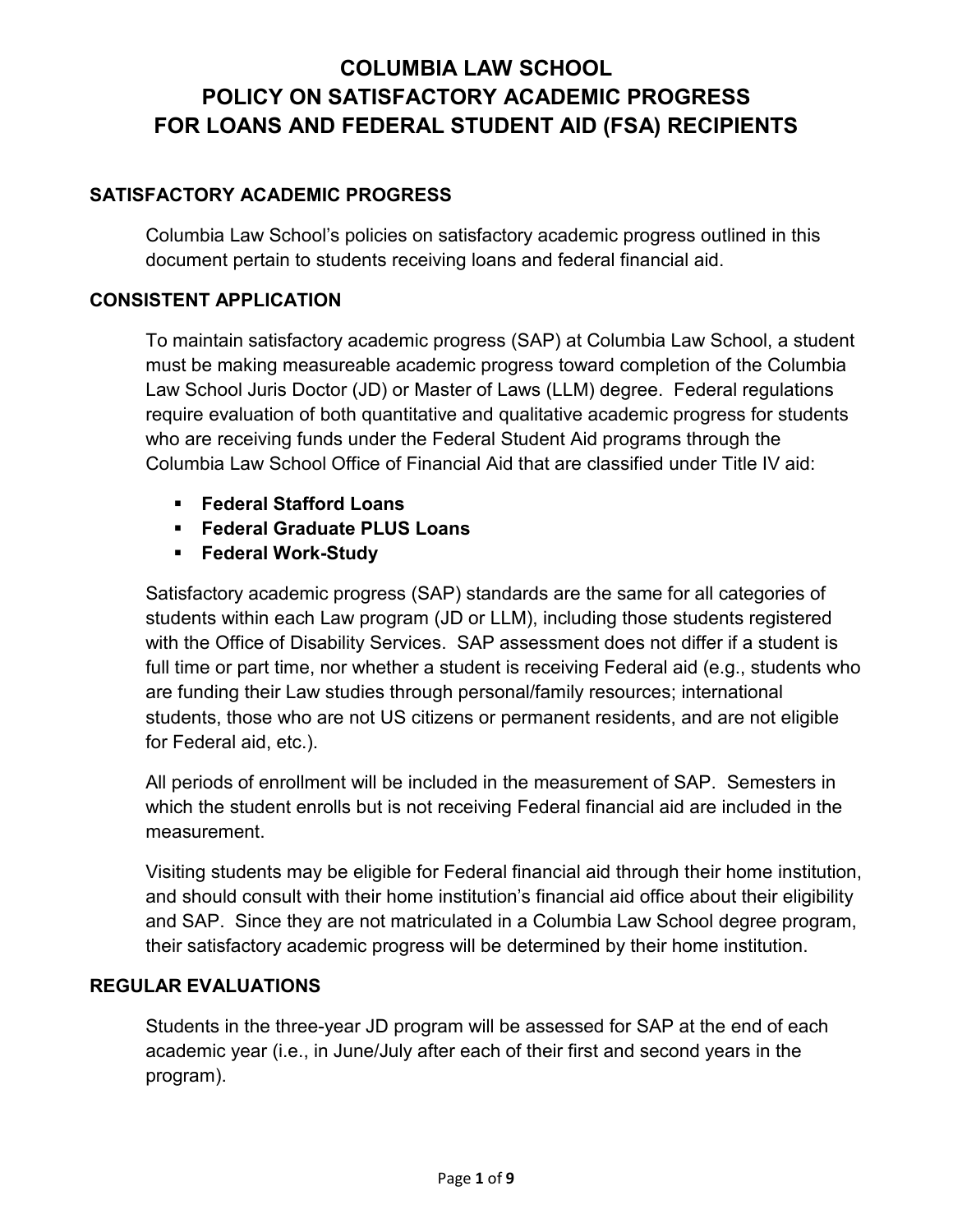Students in the one-year LLM program will be assessed after their first semester in the program – in January after the completion of the Fall semester.

Students in the Executive LLM program will be assessed in June after completion of the three required courses – Introduction to American Law (online), American Contract Law (online) and Corporations (in-person).

Students enrolling at Columbia Law School for the first time are considered initially to be meeting SAP. This includes transfers into the second year of the JD program. As stated above, the measurement of SAP will be made at the conclusion of the first academic year at the Law School for JD students, at the end of the first semester for LLM students, and in June for Executive LLM students. For transfers into the JD program, the credits accepted in transfer toward the Columbia JD will be included in the SAP assessment.

Students who have been academically suspended or excluded from Columbia Law School and who are re-admitted are not eligible for Federal financial aid unless they meet the SAP standards. Students who are re-admitted may follow the appeal policy if consideration for Federal financial aid is sought.

### **GRADE POINT AVERAGE (GPA)**

**JD Students:** To maintain satisfactory academic progress, a JD student must maintain a minimum cumulative grade point average (GPA) of 2.0 by the end of the academic year in which the SAP assessment will be made. The GPA will be reviewed annually, after the posting of the spring semester grades and the overall GPA must be equal to or greater than 2.0.

**LLM Students:** To maintain satisfactory academic progress, an LLM student must maintain a minimum cumulative grade point average (GPA) of 2.67 or have a preponderance of B grades by the end of the semester in which the SAP assessment will be made. The GPA will be reviewed after the posting of the fall semester grades in January, and the overall GPA must be equal to or greater than 2.67, or the student must have a preponderance of grades that are B or higher, and may not fail more than one course or seminar.

**Executive LLM Students:** To maintain satisfactory academic progress, an Executive LLM student must maintain a minimum cumulative grade point average (GPA) of 2.67 or have a preponderance of B or higher grades by the end of the period in which the SAP assessment will be made. The GPA will be reviewed after the posting of the grades for the first three courses in the Executive LLM program in June, and the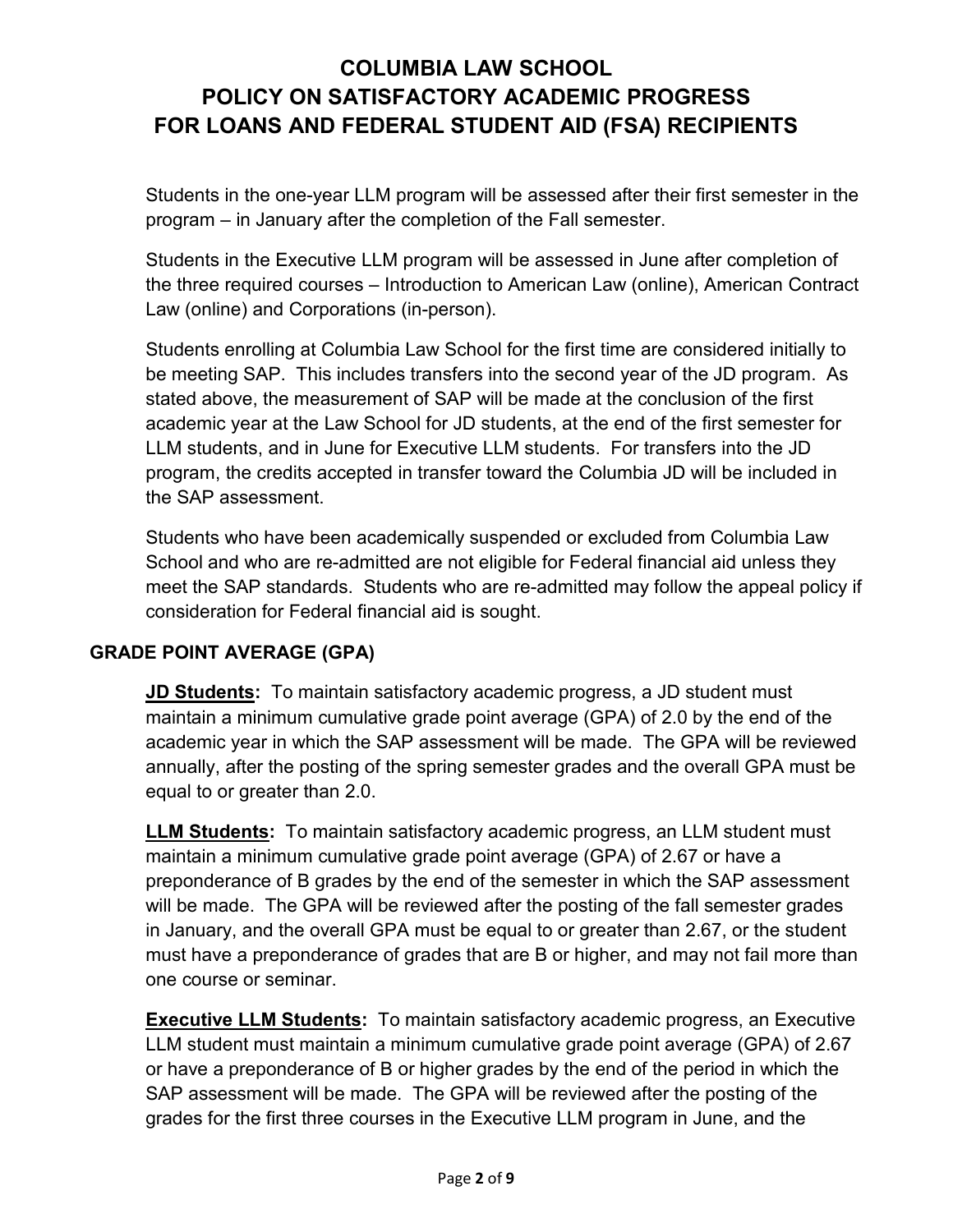overall GPA must be equal to or greater than 2.67, or the student must have a preponderance of grades that are B or higher, and may not fail more than one course or seminar.

**Procedures:** To successfully complete points, you must receive grades of letter grades (A+, A, A-, B+, B, B-, or C) or CR (and HP, P, LP for courses graded with such grades). Non-passing grade designations include F (failure) and W (withdrawal – carries no negative connotation). A grade of IN (incomplete) does not count toward the GPA unless replaced by a passing grade.

**JSD Students:** There is no GPA calculation for students in the JSD program (Doctor of Juridical Science). Program requirements are outlined at: https://www.law.columbia.edu/academics/jsd-program-and-curriculum. Since JSD students are graded only on the Credit/Fail basis, a GPA calculation does not apply. The student's faculty advisor will confirm progress toward completion of the degree each academic year.

### **MAXIMUM TIME FRAME AND PACE OF COMPLETION**

**Maximum Time Frame (JD Candidates):** In accordance with American Bar Association regulations, JD students must complete their degree in a maximum time frame of no more 84 months, from time of enrollment to graduation, including any semesters at institutions at which students were previously matriculated, study abroad programs, and semesters on leave from the Law School.

**Maximum Time Frame (LLM Candidates):** LLM candidates must complete their degree requirements within two semesters. Upon petition, LLM students may be granted permission to complete their degree requirements within three semesters.

**Maximum Time Frame (Executive LLM Candidates):** Executive LLM candidates are expected to complete their degree coursework during the March – September program period. In certain rare instances, with prior approval from the Program Director, a student may be able to complete the Residency portion of the program in two consecutive summers rather than one.

**Pace of Completion (JD Candidates):** To progress to the second year of the JD program, students must have completed all requirements save one associated with the first year of studies (87% of registered points). To progress to the 5th (third year), students must have completed all the requirements save one associated with the first four semesters (67% of registered points). The grades of CR, HP, P, LP, and F count toward pace of completion calculation.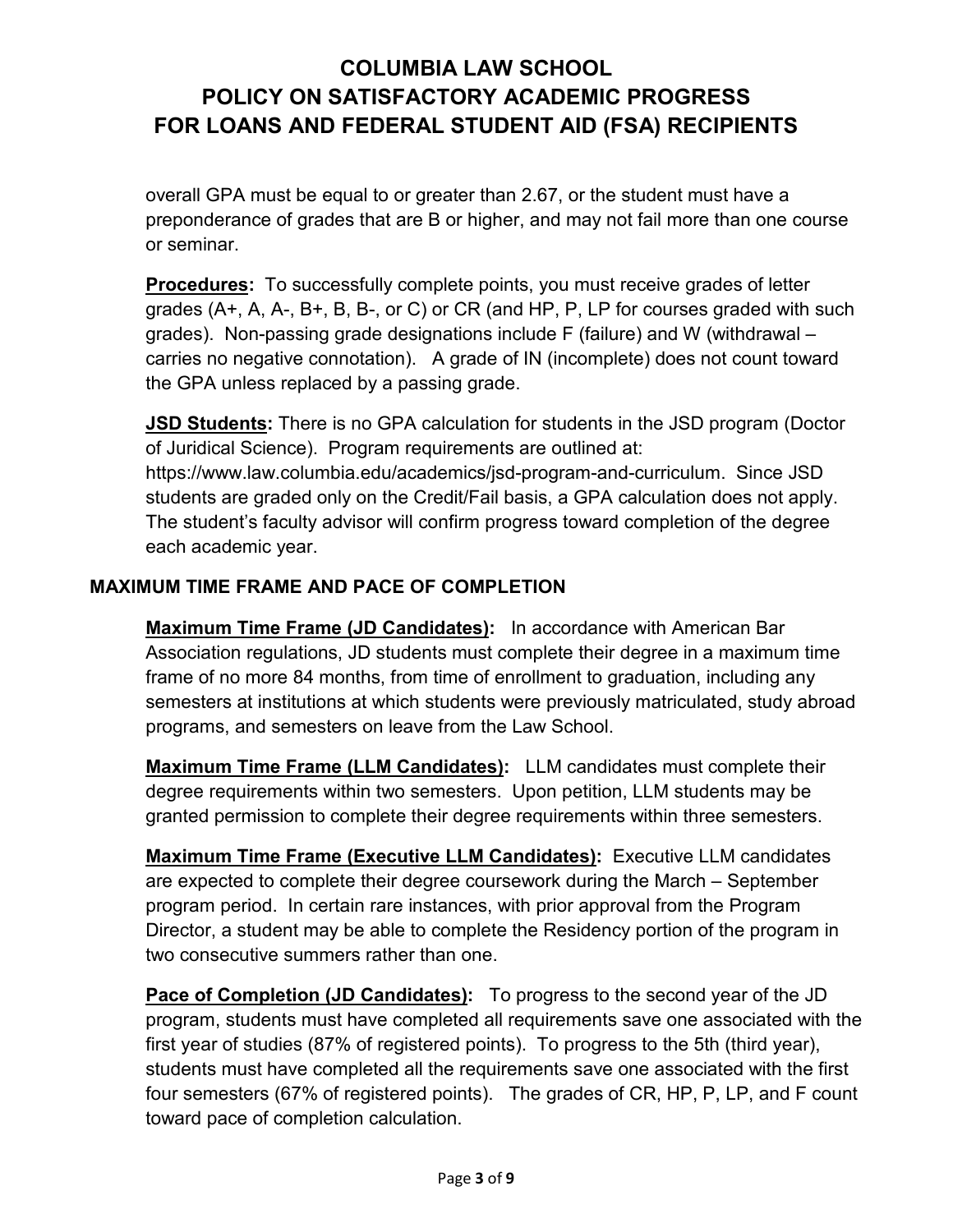**Pace of Completion (LLM Candidates):** To progress to the second semester of the two-semester LLM program, students must have completed all requirements save one associated with the first semester of studies, or at least 67 percent of all points attempted. No LLM candidacy will be extended or renewed beyond the second award date subsequent to the termination of the candidate's period of residence, i.e., February for candidates going out of residence in May. The grades of CR and F count toward pace of completion calculation.

**Pace of Completion (Executive LLM Candidates):** To attend the Residency portion of the program, students must successfully complete the two online required courses.

**Maximum Time Frame (JSD Candidates):** JSD candidates must complete their degree requirements within six (6) academic years. Upon petition, JSD students may be granted permission for a short extension of time to defend their dissertation.

## **EFFECT/TREATMENT OF "ATYPICAL" COURSES/SITUATIONS**

### **Effect of Incomplete**

The satisfactory academic progress of JD students will be assessed annually after the Spring semester. The satisfactory academic progress of students in the one-year LLM program will be assessed at the end of the Fall semester, in January once grades have been submitted. The satisfactory academic progress of Executive LLM students will be assessed after the posting of the grades for the first three courses in the Executive LLM program in June.

If a student receives an incomplete, this course will count as attempted points in the assessment of satisfactory academic progress. Since incompletes are temporary grades, they have no impact on the GPA of the student. Once final grades are awarded for an incomplete, students will be re-assessed for satisfactory academic progress.

### **Effect of Withdrawals**

Withdrawal after the designated Law School deadline will affect satisfactory academic progress.

### **Effect of Course Repetitions**

If a course can be taken for points multiple times according to its course description, then the points of the course will count as accepted points and the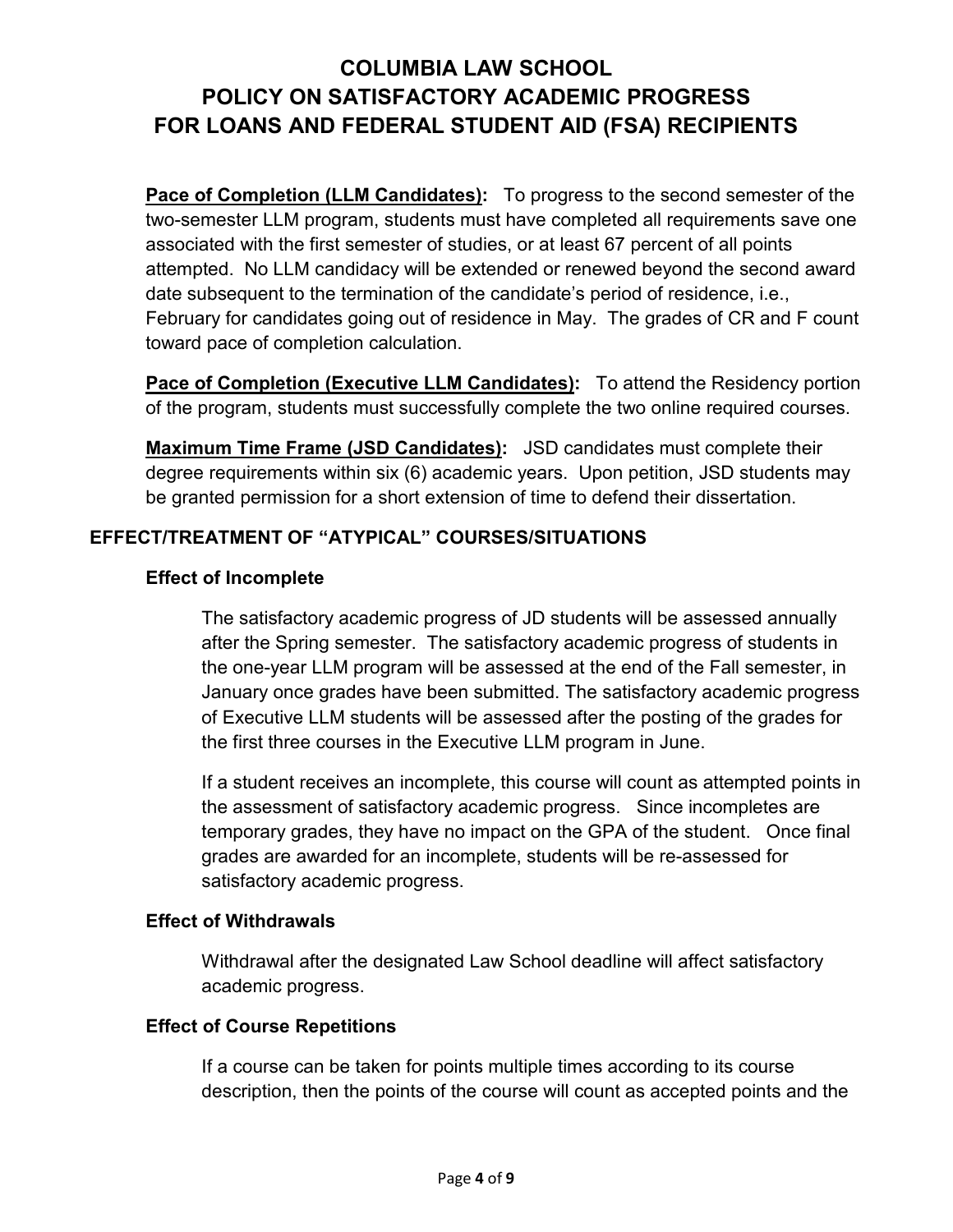grades will be factored into the GPA calculation in any assessment for satisfactory academic progress.

If a student passes a previously failed course, then the course will count toward attempted points and both grades will be factored into the GPA calculation in any assessment for satisfactory academic progress.

If a student retakes a class that s/he previously passed, then the course will not count toward completed points, but will be counted towards attempted points. The course grade will not be calculated into of the GPA in any assessment for satisfactory academic progress. An exception will be made when the repeated class is necessary for the student's major or concentration. In these cases, the points will count towards that students' full time status for the semester.

### **Effect of Dual Degrees**

A JD student in a dual (or joint) degree program must complete all requirements for both degrees (JD and other) before they can be conferred the JD degree. Depending on the dual (joint) degree program, a JD student will earn the JD upon completion of either three (3) or four (years) of study.

There are no dual (or joint) degree programs for LLM's.

### **Effect of Advanced Standing**

Students who transfer into the JD program are allowed a maximum of 32 points of advanced standing towards the degree. All of these points will be counted as completed points towards the degree, but not toward attempted points at Columbia.

The Law School does not accept transfer credits for the LLM Program or the Executive LLM program.

### **Effect of Transfers of Credit from Other Schools or Institutions**

Students who transfer into the JD program are allowed a maximum of 32 points of advanced standing towards the degree. All of these points will be counted as completed points towards the degree. To be eligible for the Columbia Law School JD, transfer students are required to spend at least four (4) semesters in residence at the Law School.

The Law School does not accept transfer credits for the LLM Program or the Executive LLM program.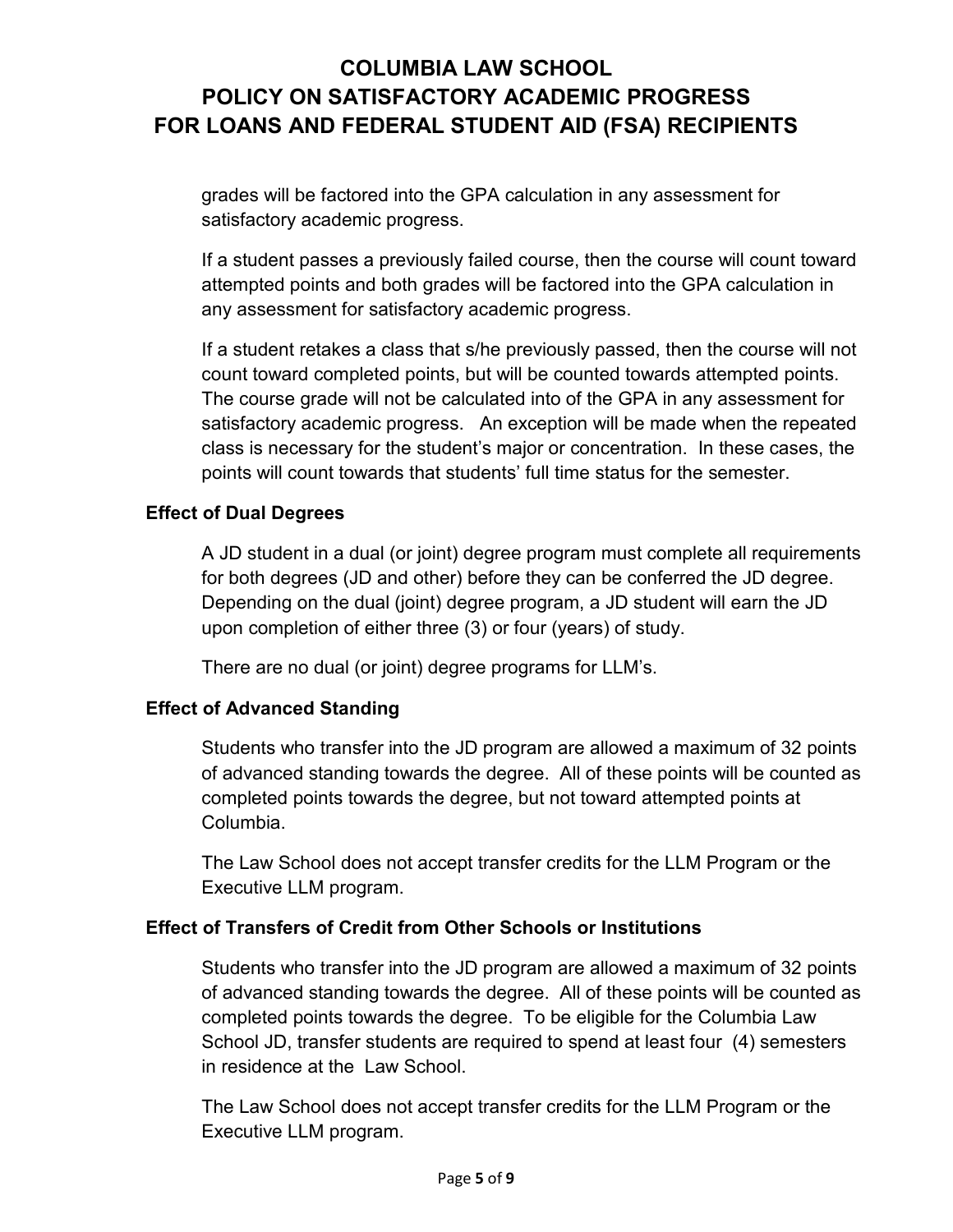### **Emergency Declarations and University-wide Changes**

In the event of a national or state-wide emergency, and/or where a pass/fail or credit/fail grading system is implemented University-wide:

Any courses graded as credit/fail will be counted in the total number of attempted hours.

When a course is successfully completed and given a grade of "CR", the credits are added to the total number of attempted and earned credits hours; but, the "CR" grade is not included in the GPA calculation.

When a course is not successfully completed and the student is given a grade of "F", it will be treated as a standard grade of "F" and this will negatively impact the progression and GPA of the student.

Any student who fails a SAP assessment as a result of a qualifying emergency will be allowed to submit an appeal, as described in this SAP policy.

Any and all treatment of Satisfactory Academic Progress (SAP) updates and changes will abide by existing statutory regulation on SAP, any temporary statutory relief provided by Congress, and any temporary guidance provided by the Department of Education (ED).

### **STATUS DEFINITIONS**

### **Financial Aid Probation:**

For JD candidates, academic progress will be evaluated annually after Spring semester grades are available.

Academic progress is evaluated in January for LLM candidates, once Fall semester grades are available, and each semester for any student on Financial Aid probation and who is required to follow an Academic Plan.

Academic progress of Executive LLM students will be assessed after the posting of the grades for the first three courses in the Executive LLM program in June.

Any student who does not meet satisfactory academic progress will receive a letter stating that they have lost financial aid eligibility.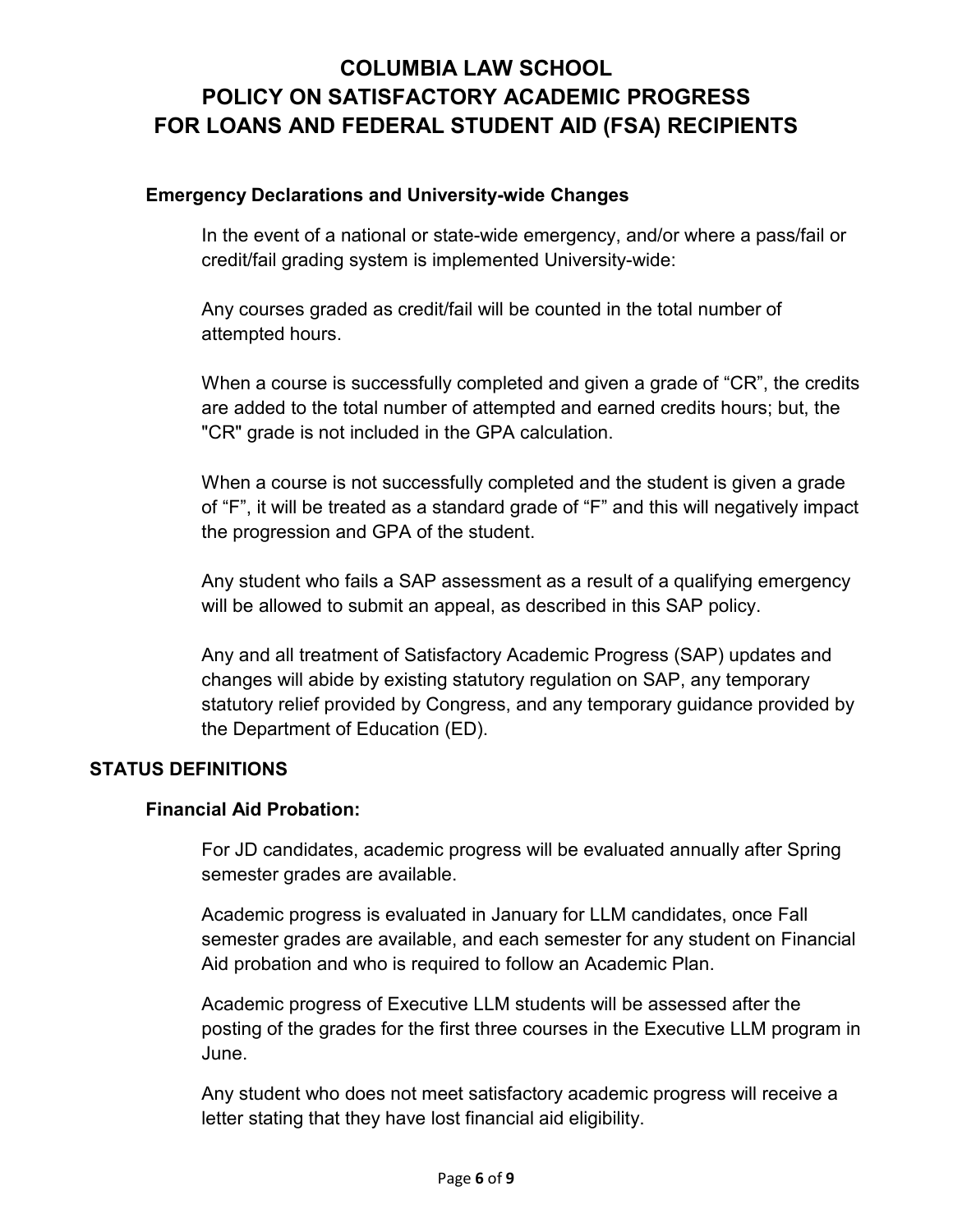Financial aid probation is the status of a student who has failed to meet SAP guidelines and who has successfully appealed the loss of federal financial aid eligibility. Students will be monitored while on probation and have one semester (or as specified by the Academic Plan):

- to meet the satisfactory academic progress requirements and be removed from financial aid probation; or
- **to meet the Academic Plan requirements and possibly remain on** financial aid probation in order to remain eligible for financial aid in the subsequent semester.

Students continue to receive aid while on financial aid probation.

**Academic Suspensions:** A student who has been suspended for academic reasons and falls below satisfactory academic progress guidelines may appeal the loss of federal financial aid eligibility upon re-enrolling.

### **APPEALS**

A student may appeal loss of financial aid eligibility. Federal regulations mandate that in order to receive financial aid, students must be making satisfactory academic progress ("SAP") towards their degree. As such, the Financial Aid Office is not permitted to disburse financial aid to students who are not making satisfactory academic progress.

Federal regulations do not mandate institutions to offer an appeal process, however the law school has established a Title IV SAP appeal process. Students who have unforeseen extenuating circumstances that prevented them from making SAP may submit an appeal in writing to the Financial Aid Office.

**Appeals Process:** Students not meeting satisfactory academic progress may appeal the loss of their financial aid eligibility by submitting an appeal by August 1. The committee will meet shortly thereafter and notify students of a decision prior to the start of the Fall semester. To appeal, students must submit a letter explaining his/her circumstances, document the circumstances cited, and develop an Academic Plan to reinstate satisfactory academic progress, if necessary, in consultation with an academic adviser.

A student may initiate the SAP appeal process by preparing and submitting a written Title IV Satisfactory Academic Progress appeal with all substantiating documentation. The appeal must include (1) a detailed explanation regarding: (a) why the student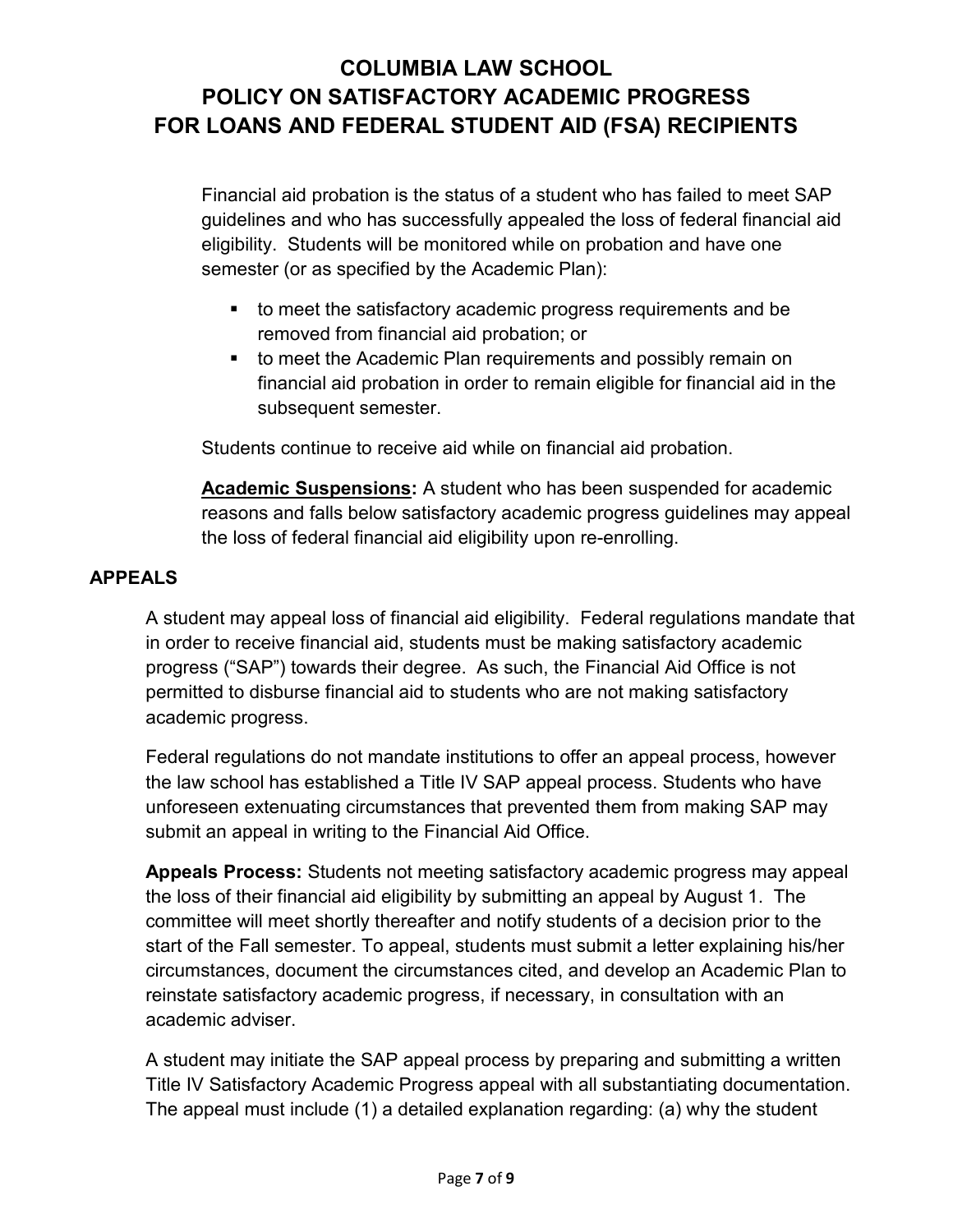failed to make SAP (examples of appeal-worthy circumstances are: serious physical or mental illness of the student, serious physical or mental illness of a student's immediate family member, death of a student's immediate family member and other extenuating circumstances) and (b) what has changed that will allow the student to make SAP at the next evaluation, and (2) a SAP academic plan that outlines the specific plan/corrective action to improve academic progress.

### **Academic Plans**

A SAP Financial Aid Academic Plan outlines a specific plan and/or corrective action to improve academic progress. A student should meet with one of the Academic Counselors in the Student Services Office in order to prepare an appropriate SAP academic plan prior to submitting the appeal. A determination will be jointly made by the Financial Aid Office & the Student Services Office at the School of whether the student's appeal will be approved or denied. All appeal decisions are final. If the appeal is granted, students will be required to follow the SAP Financial Aid Academic Plan in order to receive federal, state and institutional financial assistance.

Students must be enrolled in the course work listed on their SAP Academic Plan, meet minimum completion rates, and be making progress each semester toward all SAP requirements by the Academic Plan projected end date and/or graduation date to retain Title IV eligibility. Failure to meet the terms of the Academic Plan will jeopardize eligibility for federal, state and institutional financial assistance. See attached for a sample of the form that will be used to document the Academic Plan for Satisfactory Financial Aid Academic Progress.

### **RESTORING ELIGIBILITY**

A student can regain financial aid eligibility by becoming compliant with satisfactory academic progress requirements.

### **NOTIFICATIONS**

The Law School's Financial Aid Office will notify students in writing when aid eligibility is affected by SATISFACTORY ACADEMIC PROGRESS evaluation.

Students whose appeal has been approved will be notified in written form that they are on financial aid probation. They will be given one semester (Spring or Fall) to become compliant either by satisfying SAP requirements or by meeting the terms of the academic plan. Financial aid will be suspended if satisfactory academic progress is